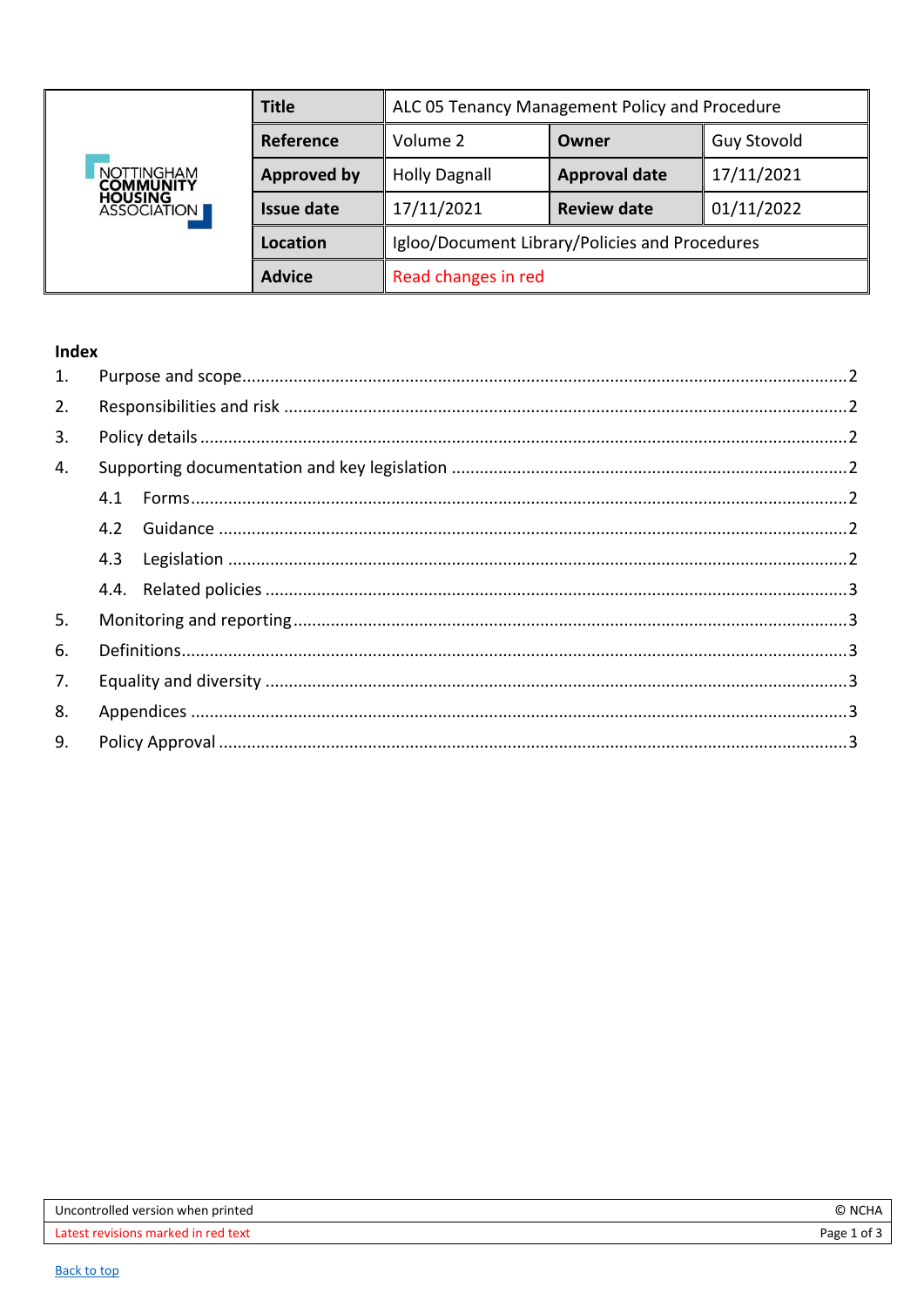## <span id="page-1-0"></span>**1. Purpose and scope**

1.1 This policy/ procedure gives guidance to colleagues about how to manage tenancies when there are breaches that could lead to those tenancies ending.

## <span id="page-1-1"></span>**2. Responsibilities and risk**

Head of Communities Head of Rents & Leasehold Estates Service Manager Estates Officers Specialist Housing Manager Specialist Housing Officers Income Service Manager Income Officers

This policy will reduce the risk of failed tenancies by ensuring that NCHA manages tenancies in order to support households to have a successful tenancy, to build sustainable communities and address problems when they arise.

## <span id="page-1-2"></span>**3. Policy details**

- 3.1 NCHA is committed to providing housing, support and wellbeing services to those in need, and to treating our customers fairly.
- 3.2 We will not end the tenancy of anyone who is seeking to prevent becoming homeless by meaningfully engaging with NCHA and/or other agencies, unless in exceptional circumstances. We will also increase our focus on applying the Equality Act to our decision making.
- 3.3 In all cases when we believe that a household is at risk of homelessness, we will refer them to the local authority who will work with them to prevent their homelessness. We will do this as soon as possible, before a notice is served, where appropriate.

#### <span id="page-1-3"></span>**4. Supporting documentation and key legislation**

#### <span id="page-1-4"></span>4.1 Forms

Assured [Tenancy](https://www.gov.uk/guidance/assured-tenancy-forms) forms - section 21 notice (form 6A) with supporting notes and the section 8 notice (form 3) with supporting notes Secure [Tenancy](https://www.gov.uk/guidance/secure-tenancy-forms) forms

<span id="page-1-5"></span>4.2 Guidance [HM Courts and Tribunal Service](https://www.gov.uk/government/organisations/hm-courts-and-tribunals-service)

#### <span id="page-1-6"></span>4.3 Legislation

[Human Rights Act 1988](https://www.legislation.gov.uk/ukpga/1998/42/schedule/1/part/I/chapter/7) – Article 8 [The Housing Act 1988](https://www.legislation.gov.uk/ukpga/1988/50/schedule/2) – Schedule 2 [The Housing Act 1985](https://www.legislation.gov.uk/ukpga/1985/68/section/622/1993-08-01) – Section 622 [The Housing Act 1996 -](https://www.legislation.gov.uk/ukpga/1996/52/section/209/enacted#:~:text=209Discharge%20of%20functions%3A%20arrangements,private%20landlord%20to%20provide%20accommodation.) Section 209 [Anti-social Behaviour, Crime and Policing Act 2014](https://www.legislation.gov.uk/ukpga/2014/12/contents) [Equality Act 2010](https://www.gov.uk/guidance/equality-act-2010-guidance)

| Uncontrolled version when printed   | © NCHA      |
|-------------------------------------|-------------|
| Latest revisions marked in red text | Page 2 of 3 |